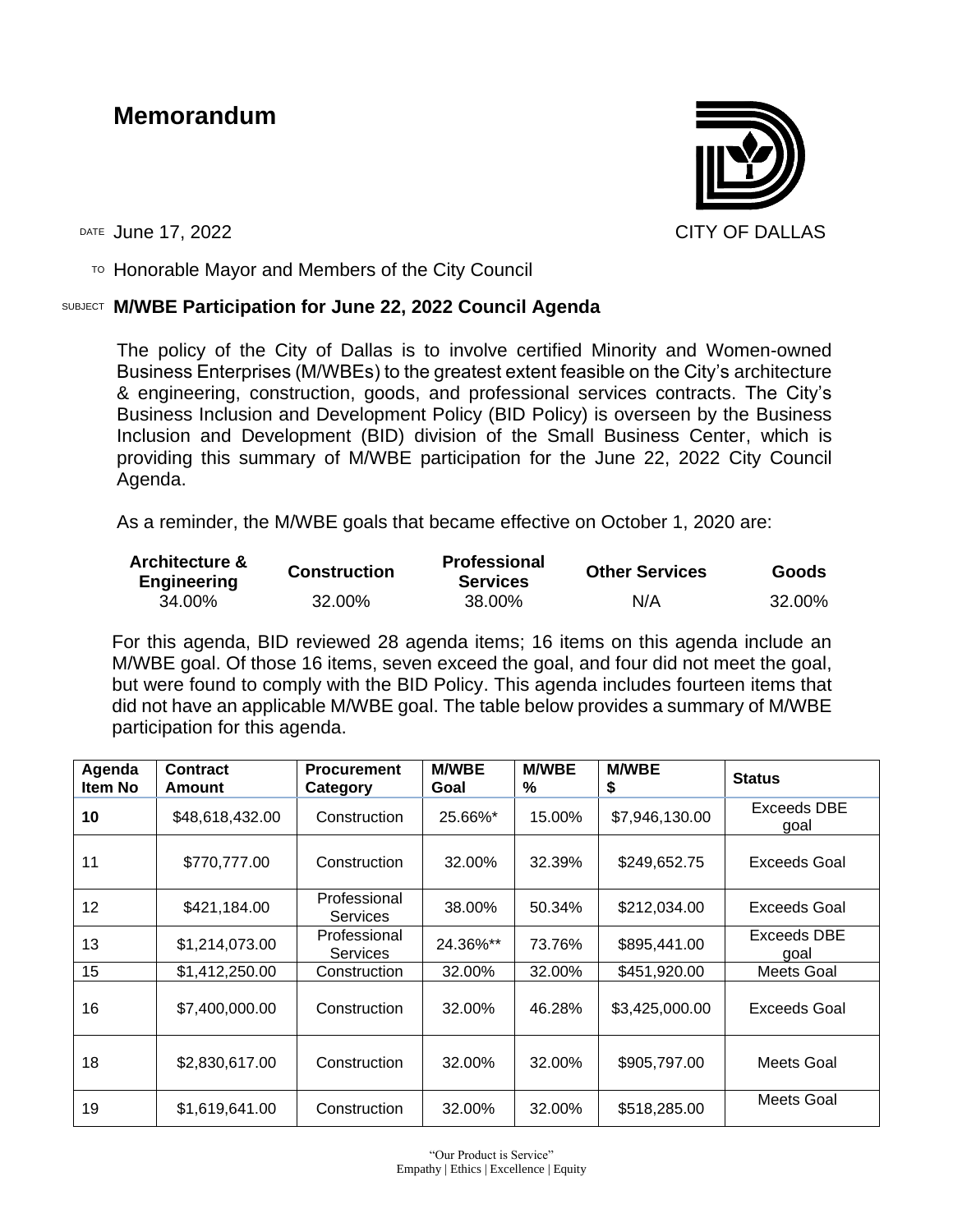### DATE June 17, 2022

## SUBJECT **M/WBE Participation for June 22, 2022 Council Agenda**

| Agenda<br><b>Item No</b> | <b>Contract</b><br><b>Amount</b> | <b>Procurement</b><br>Category     | <b>M/WBE</b><br>Goal | <b>M/WBE</b><br>% | <b>M/WBE</b><br>\$ | <b>Status</b>                                         |
|--------------------------|----------------------------------|------------------------------------|----------------------|-------------------|--------------------|-------------------------------------------------------|
| 27                       | \$2,503,547.50                   | Construction                       | 32.00%               | 34.49%            | \$863,500.00       | <b>Exceeds Goal</b>                                   |
| 28                       | \$4,015,910.00                   | Construction                       | 32.00%               | 35.00%            | \$1,405,568.50     | Exceeds Goal                                          |
| 36                       | \$1,255,550.10                   | Construction                       | 2.00%**              | 2.36%             | \$29,618.10        | <b>Exceeds DBE</b><br>Goal                            |
| 44                       | \$1,712,917.10                   | <b>Other Services</b>              | N/A                  | N/A               | N/A                | M/WBE N/A Other<br><b>Services</b>                    |
| 45                       | \$264,987.10                     | <b>Other Services</b>              | N/A                  | N/A               | N/A                | M/WBE N/A Other<br><b>Services</b>                    |
| 46                       | \$2,620,188.00                   | Goods                              | 32.00%               | 0.00%             | \$0.00             | Does not meet<br>goal but complies<br>with BID Policy |
| 47                       | \$2,566,688.00                   | <b>Other Services</b>              | N/A                  | N/A               | N/A                | M/WBE N/A Other<br>Services                           |
| 48                       | \$639,785.00                     | <b>Other Services</b>              | N/A                  | N/A               | N/A                | M/WBE N/A Other<br>Services                           |
| 49                       | \$2,664,545.00                   | <b>Other Services</b>              | N/A                  | N/A               | N/A                | M/WBE N/A Other<br>Services                           |
| 51                       | \$1,950,000.00                   | <b>Other Services</b>              | N/A                  | N/A               | N/A                | M/WBE N/A Other<br><b>Services</b>                    |
| 52                       | \$400,000.00                     | <b>Other Services</b>              | N/A                  | N/A               | N/A                | M/WBE N/A Other<br>Services                           |
| 53                       | \$9,659,302.50                   | <b>Other Services</b>              | N/A                  | 6.47%             | \$625,000.00       | M/WBE N/A<br><b>Exceeds Goal</b>                      |
| 54***                    | \$500,000.00                     | <b>Other Services</b>              | N/A                  | N/A               | N/A                | M/WBE N/A Other<br>Services                           |
| 54                       | \$29,417,209.07                  | <b>Other Services</b>              | N/A                  | <b>TBD</b>        | <b>TBD</b>         | M/WBE N/A<br><b>Other Services</b>                    |
| 55                       | \$500,000.00                     | <b>Other Services</b>              | N/A                  | 100.00%           | \$500,000.00       | M/WBE N/A<br><b>Exceeds Goal</b>                      |
| 56                       | \$815,414.00                     | Goods                              | N/A                  | N/A               | N/A                | M/WBE N/A<br>COOP                                     |
| 62                       | \$695,156.07                     | Construction                       | 25.00%*              | 8.68%             | \$60,336.00        | Does not meet<br>goal but complies<br>with BID Policy |
| 63                       | \$35,936,000.00                  | Construction                       | 32.00%               | 12.04%            | \$4,325,932.00     | Does not meet<br>goal but complies<br>with BID Policy |
| 64                       | \$791,300.00                     | Architecture<br>and<br>Engineering | 34.00%               | 34.01%            | \$269,132.00       | Exceeds goal                                          |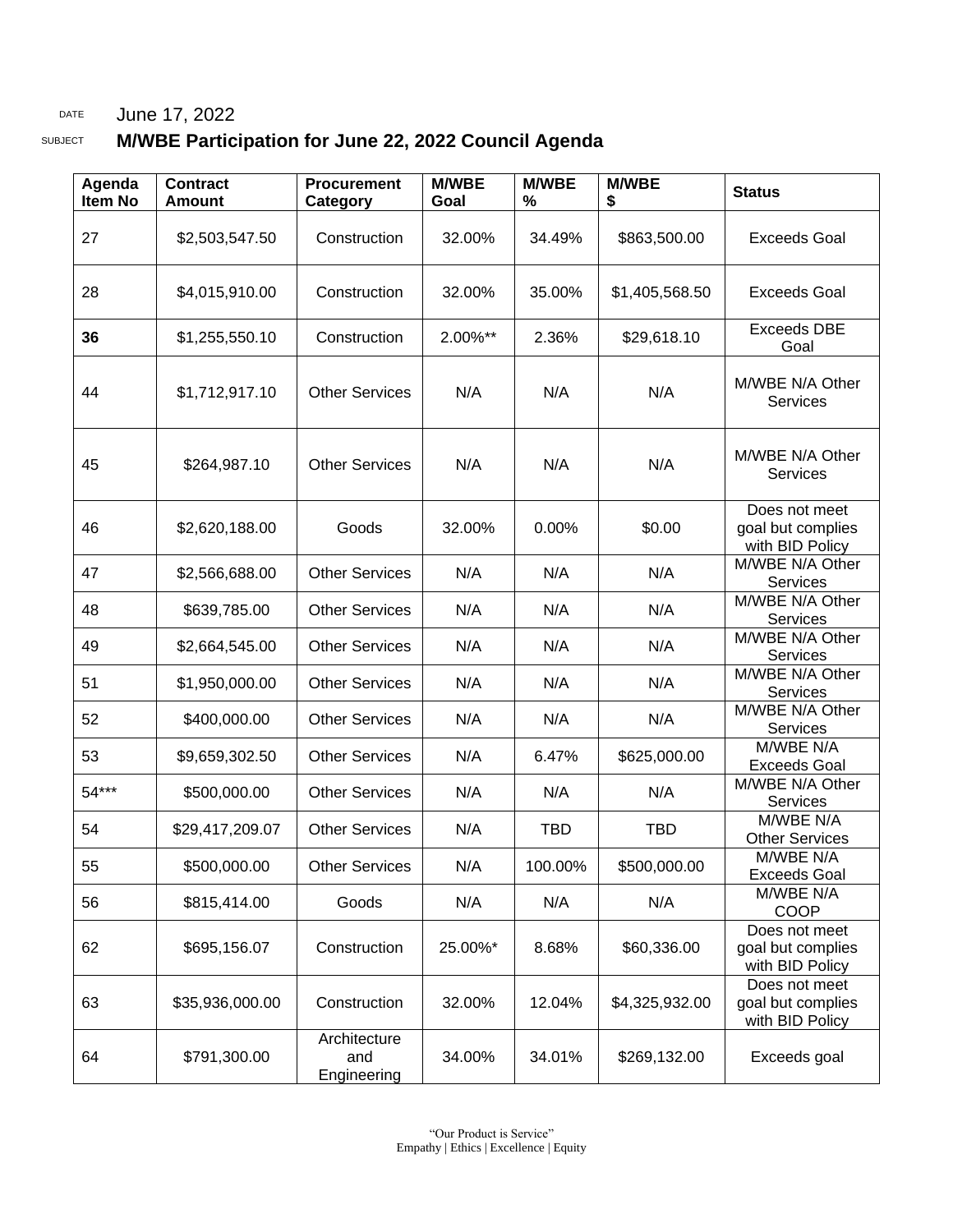## DATE June 17, 2022 SUBJECT **M/WBE Participation for June 22, 2022 Council Agenda**

| 65 | \$543,030.65 | Construction | 25.00* | 12.99% | \$70,541.80 | Does not meet<br>goal but complies<br>with BID Policy |
|----|--------------|--------------|--------|--------|-------------|-------------------------------------------------------|
|----|--------------|--------------|--------|--------|-------------|-------------------------------------------------------|

**\*This item reflects the previous BID Policy goal.**

**\*\*This item includes a DBE goal.**

**\*\*\*This item number was re-entered by Procurement Services.**

#### **The following items do not meet the M/WBE goal, but comply with the BID Policy:**

**Agenda Item No. 46** Authorize a three-year master agreement for the purchase of aluminum sign blanks for the Department of Transportation - Vulcan, Inc. This contract results in 0.00% participation on a 32.00% goal because the Vulcan, Inc. is the manufacturer of the sign blanks being purchased, resulting in no subcontracting opportunities.

**Agenda Item No. 62** Authorize (1) an increase in the construction services contract with Ark Contracting Services, LLC for additional work associated with the relocation of a 48 inch diameter water transmission pipeline along Ranchview Drive and Ranch Trail in the City of Irving - Not to exceed \$695,156.07, from \$3,010,639.00 to \$3,705,795.07; and (2) the receipt and deposit of funds from the City of Irving in an amount not to exceed \$257,207.75. This vendor performed their Good Faith Effort under the previous M/WBE goal set and shows an overall M/WBE participation of 34.54%

**Agenda Item No. 63** Authorize a construction services contract for improvements to the Jim Miller Pump Station and Reservoir - Eagle Contracting, LLC, lowest bidder of four - Not to exceed \$35,936,000.00. This vendor has performed their Good Faith Effort and subcontracted 5 M/WBE firms.

**Agenda Item No. 65** Authorize a construction services contract for improvements to the Jim Miller Pump Station and Reservoir - Eagle Contracting, LLC, lowest bidder of four - Not to exceed \$35,936,000.00. After coordination with DWU and the design engineer several unforeseen issues were uncovered, resulting in the downsizing of planned M/WBE work.

#### **Local Businesses**

The table below provides the count of businesses by location for prime contractors and M/WBE subcontractors. There are a total of 56 prime contractors considered in this agenda. Six agenda items have more than one prime contractor. The local status for each prime contractor and the percentage of local workforce is also included in the agenda information sheet.

| Vendor           | ∟ocal |        |          | <b>Non-Local</b> | <b>Total</b> |
|------------------|-------|--------|----------|------------------|--------------|
| <b>Prime</b>     | 23    | 41.07% | 33       | 58.93%           | 56           |
| <b>M/WBE Sub</b> | 20    | 46.51% | າາ<br>∠€ | 53.49%           | 43           |